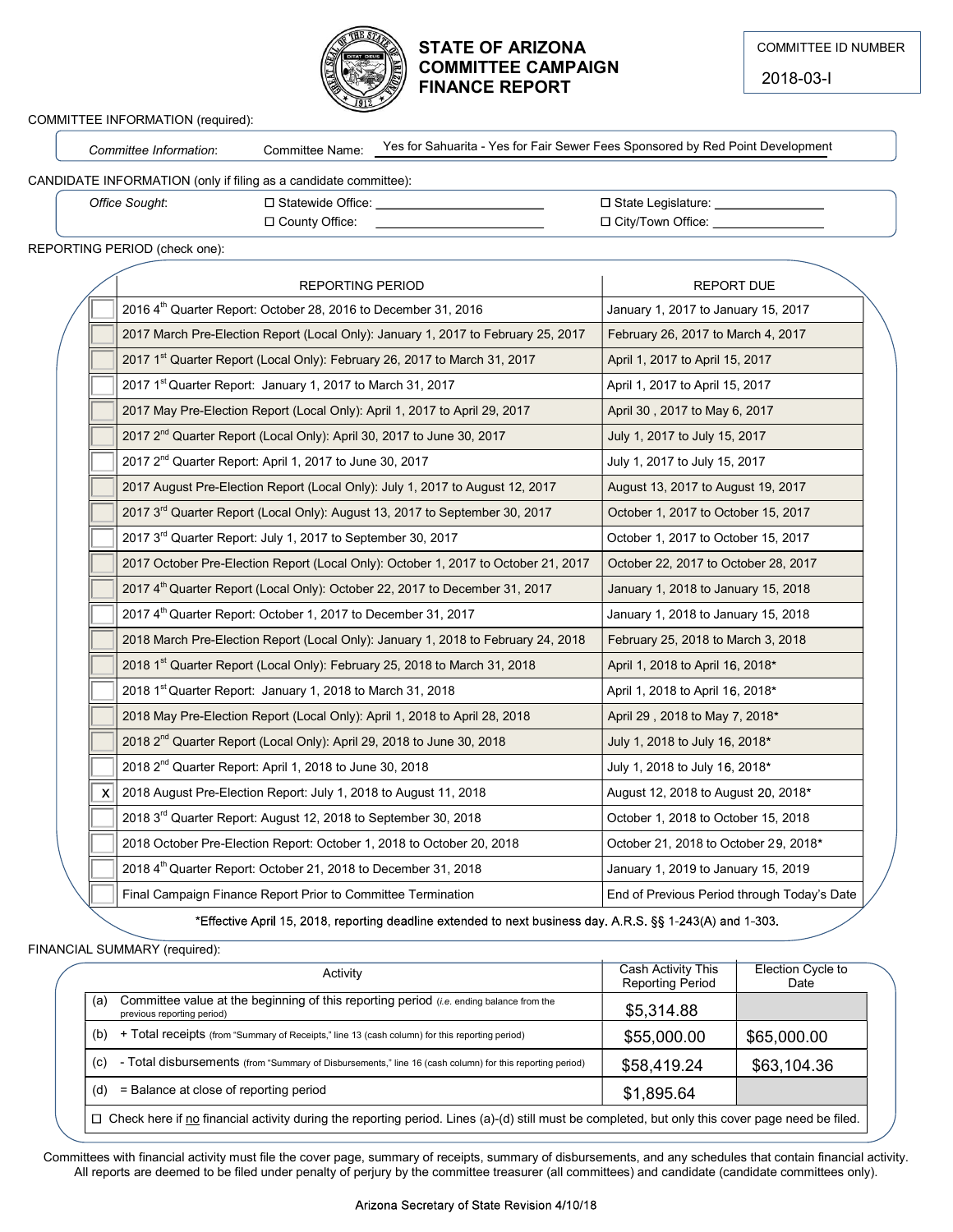

## STATE OF ARIZONA COMMITTEE CAMPAIGN FINANCE REPORT

|          | SUMMARY OF RECEIPTS (Schedule A):                                                                                            | <b>FINANCE REPORT</b> | 2018-03-l |
|----------|------------------------------------------------------------------------------------------------------------------------------|-----------------------|-----------|
|          |                                                                                                                              |                       |           |
|          | Receipts                                                                                                                     | Cash                  | Equity    |
| 1.       | Monetary Contributions Received                                                                                              |                       |           |
|          | (a) Individuals - More than \$50                                                                                             |                       |           |
|          | Individuals - \$50 or Less (Aggregate)<br>(b)                                                                                |                       |           |
|          | <b>Candidate Committees</b><br>(c)<br>(d) Political Action Committees                                                        |                       |           |
|          | <b>Political Parties</b><br>(e)                                                                                              |                       |           |
|          | (f)<br>Partnerships                                                                                                          |                       |           |
|          | Corporations & Limited Liability Companies (PACs & Political Parties Only)<br>(g)                                            | \$55,000.00           |           |
|          | (h) Labor Organizations (PACs & Political Parties Only)                                                                      |                       |           |
|          | Candidate's Personal Monies (Candidate Committees Only)<br>(i)                                                               |                       |           |
|          | Monetary Contributions Subtotal (add 1(a) through 1(i))<br>(j)                                                               | \$55,000.00           |           |
|          | Refunds Given Back to Contributors<br>(k)                                                                                    |                       |           |
|          | (I) Net Monetary Contributions (subtract 1(k) from 1(j))                                                                     | \$55,000.00           |           |
| 2.       | Loans<br>(a) Loans Received                                                                                                  |                       |           |
|          | Forgiveness on Loans Received<br>(b)                                                                                         |                       |           |
|          | Repayment on Loans Made<br>(c)                                                                                               |                       |           |
|          | (d) Interest Accrued on Loans Made                                                                                           |                       |           |
|          | (e) Loans Subtotal (cash: add $2(a)$ , $2(c)$ & $2(d)$ )                                                                     | \$0.00                |           |
| 3.       | Rebates and Refunds Received                                                                                                 |                       |           |
| 4.<br>5. | Interest Accrued on Committee Monies<br>In-Kind Contributions Received                                                       |                       |           |
|          | (a) Individuals - More than \$50                                                                                             |                       |           |
|          | (b) Individuals - \$50 or Less (Aggregate)                                                                                   |                       |           |
|          | (c) Candidate Committees                                                                                                     |                       |           |
|          | (d) Political Action Committees                                                                                              |                       |           |
|          | (e) Political Parties<br>(f)                                                                                                 |                       |           |
|          | Partnerships<br>(g) Corporations & Limited Liability Companies (PACs & Political Parties Only)                               |                       |           |
|          | (h) Labor Organizations (PACs & Political Parties Only)                                                                      |                       |           |
|          | Candidate's Personal Assets or Property (Candidate Committees Only)<br>(i)                                                   |                       |           |
|          | In-Kind Contributions Subtotal (equity: add 5(a) through 5(i))<br>(j)                                                        |                       | \$0.00    |
| 6.       | In-Kind Donations Received (Non-Contributions) (Political Parties Only)                                                      |                       |           |
| 7.       | <b>Extensions of Credit</b>                                                                                                  |                       |           |
|          | (a) Extensions of Credit Received                                                                                            |                       |           |
|          | (b) Payments on Extensions of Credit Received                                                                                |                       |           |
|          | (c) Net Extensions of Credit (subtract 7(b) from 7(a))                                                                       |                       | \$0.00    |
| 8.       | Joint Fundraising / Shared Expense Payments Received                                                                         |                       |           |
| 9.       | Payments Received for Goods / Services                                                                                       |                       |           |
|          | 10. Outstanding Accounts Receivable / Debts Owed to Committee                                                                |                       |           |
| 11.      | Transfer In Surplus Monies / Transfer Out Debt (use cash and/or equity as applicable)                                        |                       |           |
|          | 12. Miscellaneous Receipts<br>13. Total Receipts (cash: add 1(I), 2(e), 3-4, 8-9, 11-12; equity: add 2(b), 5(j), 6-7, 10-12) | \$55,000.00           |           |
|          |                                                                                                                              |                       | \$0.00    |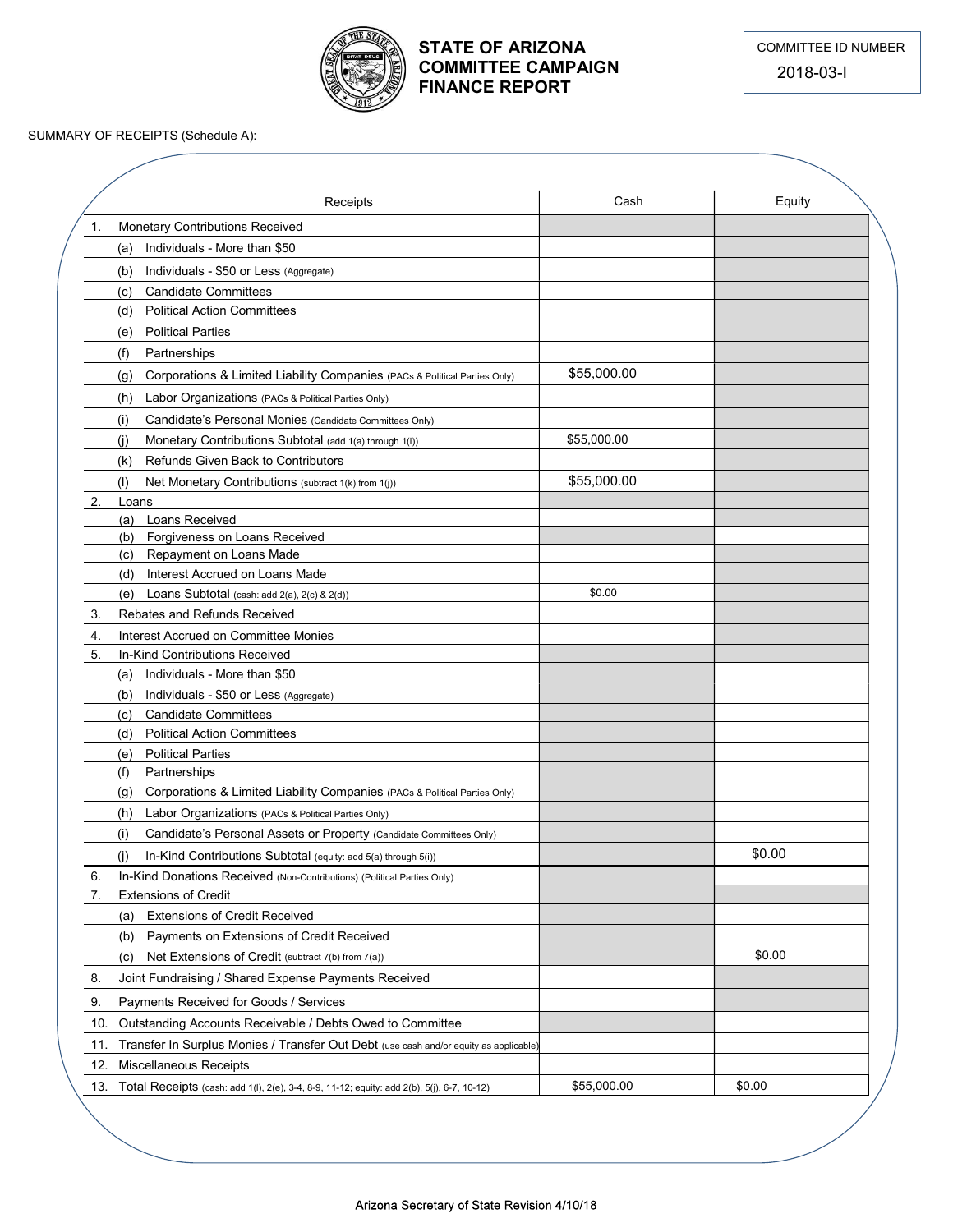

## STATE OF ARIZONA COMMITTEE CAMPAIGN FINANCE REPORT

|     | <b>FINANCE REPORT</b>                                                                            | <b>COMMITTEE CAMPAIGN</b> | <b>COMMITTEE ID NUMBER</b><br>2018-03-I |
|-----|--------------------------------------------------------------------------------------------------|---------------------------|-----------------------------------------|
|     | SUMMARY OF DISBURSEMENTS (Schedule B):                                                           |                           |                                         |
|     |                                                                                                  |                           |                                         |
|     | <b>Disbursements</b>                                                                             | Cash                      | Equity                                  |
| 1.  | <b>Disbursements for Operating Expenses</b>                                                      | \$58,419.24               |                                         |
| 2.  | <b>Contributions Made</b>                                                                        |                           |                                         |
|     | (a) Candidate Committees                                                                         |                           |                                         |
|     | <b>Political Action Committees</b><br>(b)                                                        |                           |                                         |
|     | <b>Political Parties</b><br>(c)                                                                  |                           |                                         |
|     | (d) Partnerships                                                                                 |                           |                                         |
|     | Corporations & Limited Liability Companies (PAC & Political Parties Only)<br>(e)                 |                           |                                         |
|     | Labor Organizations (PAC & Political Parties Only)<br>(f)                                        |                           |                                         |
|     | Monetary Contributions Subtotal (add 2(a) through 2(f))<br>(g)                                   | \$0.00                    |                                         |
|     | Contribution Refunds Provided to the Reporting Committee<br>(h)                                  | \$0.00                    |                                         |
|     | Monetary Contributions Total (subtract 2(h) from 2(g))<br>(i)                                    |                           |                                         |
| 3.  | Loans                                                                                            |                           |                                         |
|     | (a) Loans Made                                                                                   |                           |                                         |
|     | (b) Loan Guarantees Made<br>(c) Forgiveness on Loans Made                                        |                           |                                         |
|     | Repayment of Loans Received<br>(d)                                                               |                           |                                         |
|     | Accrued Interest on Loans Received                                                               |                           |                                         |
|     | (e)<br>(f)<br>Total Loans (cash: add 3(a), 3(d) & 3(e); equity: add 2(b) & 2(c))                 | \$0.00                    | \$0.00                                  |
| 4.  | Rebates and Refunds Made (Non-Contributions)                                                     |                           |                                         |
| 5.  | Value of In-Kind Contributions Provided                                                          |                           |                                         |
|     | <b>Candidate Committees</b><br>(a)                                                               |                           |                                         |
|     | <b>Political Action Committees</b><br>(b)                                                        |                           |                                         |
|     | <b>Political Parties</b><br>(c)<br>(d) Partnerships                                              |                           |                                         |
|     | Corporations & Limited Liability Companies (PAC & Political Parties Only)<br>(e)                 |                           |                                         |
|     | Labor Organizations (PAC & Political Parties Only)<br>(f)                                        |                           |                                         |
|     |                                                                                                  |                           |                                         |
| 6.  | Contributions Subtotal (add 5(a) through 5(f))<br>(j)<br>Independent Expenditures Made           |                           | \$0.00                                  |
| 7.  | <b>Ballot Measure Expenditures Made</b>                                                          |                           |                                         |
| 8.  | Recall Expenditures Made                                                                         |                           |                                         |
| 9.  | Support Provided to Party Nominees (Political Parties Only)                                      |                           |                                         |
| 10. | Joint Fundraising / Shared Expense Payments Made<br>11. Reimbursements Made                      |                           |                                         |
|     | 12. Outstanding Accounts Payable / Debts Owed by Committee                                       |                           |                                         |
|     | 13. Transfer Out Surplus Monies / Transfer In Debt (use cash and/or equity as applicable)        |                           |                                         |
|     | 14. Miscellaneous Disbursements                                                                  |                           |                                         |
|     | 15. Aggregate of Disbursements - \$250 or Less                                                   |                           |                                         |
|     | 16. Total Disbursements (cash: add 1, 2(i), 3(f), 6-11 & 13-15; equity: add 3(f), 5(j), & 12-15) | \$58,419.24               | \$0.00                                  |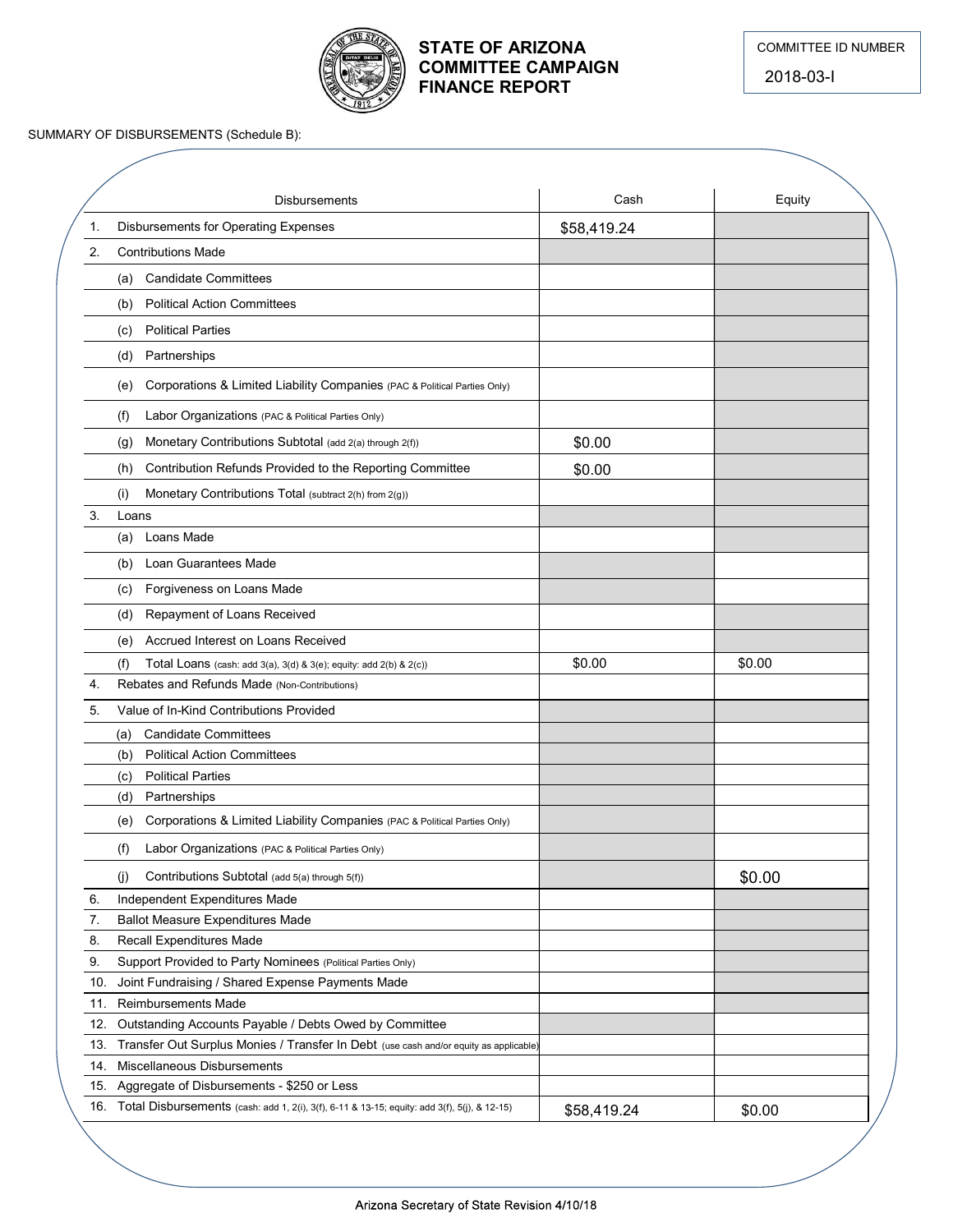

#### STATE OF ARIZONA **COMMITTEE ID NUMBER** COMMITTEE CAMPAIGN FINANCE REPORT

|                                                                                                              |                                           | <b>FINANCE REPORT</b> | <b>STATE OF ARIZONA</b><br><b>COMMITTEE CAMPAIGN</b> |                           | <b>COMMITTEE ID NUMBER</b><br>2018-03-l |
|--------------------------------------------------------------------------------------------------------------|-------------------------------------------|-----------------------|------------------------------------------------------|---------------------------|-----------------------------------------|
| MONETARY CONTRIBUTIONS FROM CORPORATIONS AND LLCs:                                                           |                                           |                       |                                                      |                           | SCHEDULE A(1)(g)                        |
|                                                                                                              | Corporation / LLC Contributor Information |                       | Amount Received                                      | Cumulative<br>Amount this | Cumulative<br>Amount this               |
| Corporation/LLC Name<br><b>Red Point Development</b>                                                         |                                           |                       |                                                      | <b>Reporting Period</b>   | <b>Election Cycle</b>                   |
| <b>Street Address</b><br>710 N Thornydale Road, Suite 120                                                    |                                           |                       | \$20,000.00                                          | \$20,000.00               | \$30,000.00                             |
| $1\overline{C}$<br>Tucson                                                                                    | State<br><b>AZ</b>                        | ZIP<br>85742          |                                                      |                           |                                         |
| Corporation Commission File Number<br>11127794                                                               | Date Contribution Received<br>07/02/2018  |                       |                                                      |                           |                                         |
| Corporation/LLC Name<br>Red Point Development<br><b>Street Address</b>                                       |                                           |                       |                                                      |                           |                                         |
| 710 N Thornydale Road, Suite 120<br>$12$ $\overline{C_{\text{ity}}}$                                         | State                                     | ZIP                   | \$20,000.00                                          | \$40,000.00               | \$50,000.00                             |
| Tucson<br>Corporation Commission File Number                                                                 | <b>AZ</b><br>Date Contribution Received   | 85742                 |                                                      |                           |                                         |
| 11127794<br>Corporation/LLC Name                                                                             | 07/30/2018                                |                       |                                                      |                           |                                         |
| <b>Red Point Development</b><br><b>Street Address</b>                                                        |                                           |                       |                                                      |                           |                                         |
| 710 N Thornydale Road, Suite 120<br>$\begin{array}{ c c }\n\hline\n1 & 3 & \text{City}\n\hline\n\end{array}$ | State                                     | <b>ZIP</b>            | \$15,000.00                                          |                           | $$55,000.00$ \$65,000.00                |
| Tucson<br>Corporation Commission File Number                                                                 | AZ<br>Date Contribution Received          | 85742                 |                                                      |                           |                                         |
| 11127794                                                                                                     | 08/06/2018                                |                       |                                                      |                           |                                         |
| Corporation/LLC Name                                                                                         |                                           |                       |                                                      |                           |                                         |
| <b>Street Address</b><br>4                                                                                   |                                           |                       |                                                      |                           |                                         |
| City                                                                                                         | State                                     | ZIP                   |                                                      |                           |                                         |
| Corporation Commission File Number                                                                           | Date Contribution Received                |                       |                                                      |                           |                                         |
| Corporation/LLC Name                                                                                         |                                           |                       |                                                      |                           |                                         |
| <b>Street Address</b>                                                                                        |                                           |                       |                                                      |                           |                                         |
| - 5  <br>City                                                                                                | State                                     | ZIP                   |                                                      |                           |                                         |
| Corporation Commission File Number                                                                           | Date Contribution Received                |                       |                                                      |                           |                                         |
| Enter total only if last page of schedule                                                                    |                                           |                       |                                                      |                           |                                         |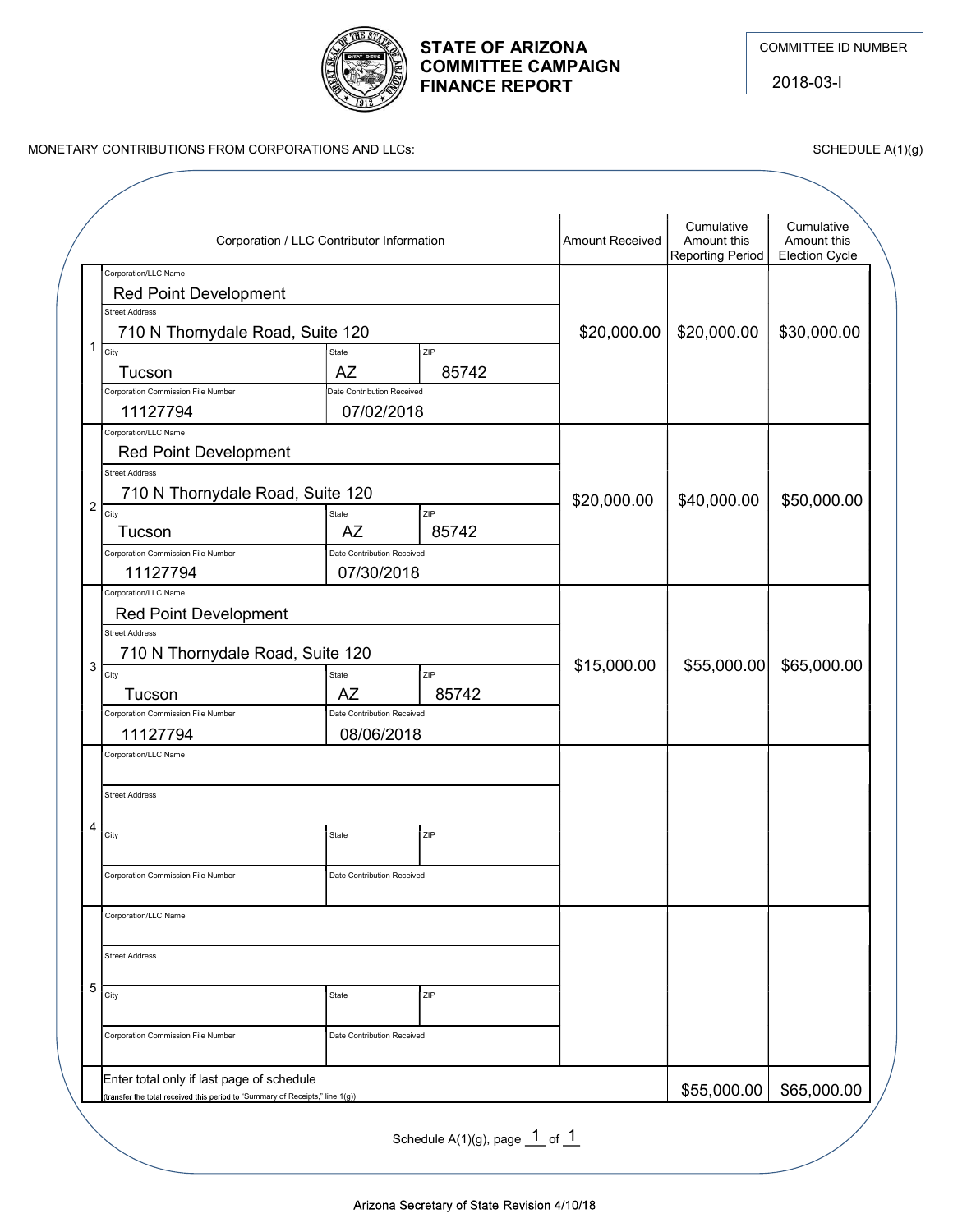

# COMMITTEE CAMPAIGN FINANCE REPORT

|                                                                                                                                                                   |                                                         | <b>STATE OF ARIZONA</b><br><b>COMMITTEE CAMPAIGN</b><br><b>FINANCE REPORT</b>   |                                |                                                      | <b>COMMITTEE ID NUMBER</b><br>2018-03-I     |  |
|-------------------------------------------------------------------------------------------------------------------------------------------------------------------|---------------------------------------------------------|---------------------------------------------------------------------------------|--------------------------------|------------------------------------------------------|---------------------------------------------|--|
| DISBURSEMENTS FOR OPERATING EXPENSES:                                                                                                                             |                                                         |                                                                                 |                                |                                                      | SCHEDULE B(1)                               |  |
|                                                                                                                                                                   | Recipient Information                                   |                                                                                 | <b>Amount Paid</b>             | Cumulative<br>Amount this<br><b>Reporting Period</b> | Cumulative<br>Amount this<br>Election Cycle |  |
| Name<br><b>Petition Partners</b><br>Street Address<br>77 E Weldon Suite 260                                                                                       | Disbursement Date<br>07/03/2018                         |                                                                                 |                                |                                                      |                                             |  |
| $1 \overline{\phantom{a}}$<br><b>Petition Gathering</b><br>Type of Operating Expense Paid<br>Printing                                                             | State<br>AZ<br>$\Box$                                   | <b>ZIP</b><br>85012<br>Non-Electoral Purpose? (PACs and Political Parties Only) | <b>X</b> Cash<br>□ Credit      | \$20,000.00                                          | \$20,000.00                                 |  |
| Name<br>HighGround, Inc.<br>Street Address<br>830 N. 4th Avenue                                                                                                   | Disbursement Date<br>07/15/2018                         |                                                                                 |                                |                                                      |                                             |  |
| $\left  \right  2 \left  \right $ City<br>Phoenix<br>Type of Operating Expense Paid                                                                               | State<br><b>AZ</b>                                      | ZIP<br>85003<br>Non-Electoral Purpose? (PACs and Political Parties Only)        | <b>X</b> Cash<br>$\Box$ Credit | \$2,000.00                                           | \$4,000.00                                  |  |
| Name<br>Carlton Media Group<br>Street Address                                                                                                                     | $\Box$<br>Consulting<br>Disbursement Date<br>07/19/2018 |                                                                                 |                                |                                                      |                                             |  |
| 5330 N. 12th St.<br>$\begin{array}{ c c }\n\hline\n1 & 3 & \overline{\phantom{0}}_{\rm City} \\ \hline\n\end{array}$<br>Phoenix<br>Type of Operating Expense Paid | State<br>AZ                                             | ZIP<br>85014<br>Non-Electoral Purpose? (PACs and Political Parties Only)        | <b>又 Cash</b><br>$\Box$ Credit | \$553.00                                             | \$553.00                                    |  |
| Media buy<br>Name<br>Carlton Media Group<br>Street Address                                                                                                        | $\Box$<br>Disbursement Date<br>07/26/2018               |                                                                                 |                                |                                                      |                                             |  |
| 5330 N. 12th St.<br>$\frac{1}{\sqrt{1-\frac{1}{\sqrt{1}}}}$<br>Phoenix<br>Type of Operating Expense Paid                                                          | State<br><b>AZ</b>                                      | <b>ZIP</b><br>85014<br>Non-Electoral Purpose? (PACs and Political Parties Only) | <b>贝 Cash</b><br>$\Box$ Credit | \$6,033.79                                           | \$6,586.79                                  |  |
| Media buy<br>Name<br>U.S. Postmaster<br>Street Address                                                                                                            | $\Box$<br>Disbursement Date<br>07/30/2018               |                                                                                 |                                |                                                      |                                             |  |
| 4949 E. Van Buren Street<br>$\frac{5}{\text{City}}$<br>Phoenix<br>Type of Operating Expense Paid                                                                  | State<br>AZ                                             | ZIP<br>85026<br>Non-Electoral Purpose? (PACs and Political Parties Only)        | <b>冈 Cash</b><br>$\Box$ Credit | \$929.53                                             | \$2,788.59                                  |  |
| Postage<br>Enter total only if last page of schedule<br>(transfer the total disbursed this period to "Summary of Disbursements," line 1)                          | 0                                                       |                                                                                 |                                |                                                      |                                             |  |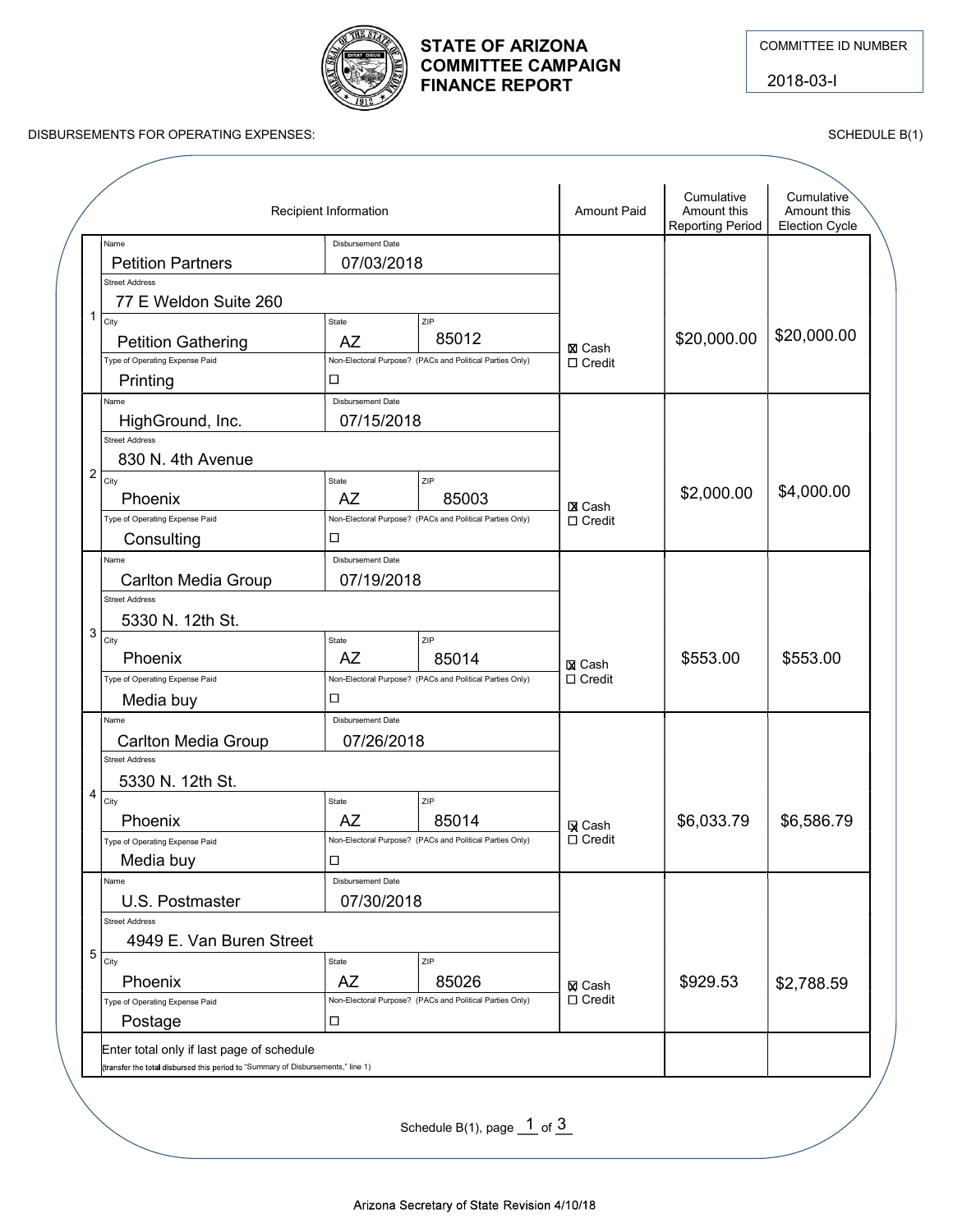

2018-03-I



# **COMMITTEE CAMPAIGN FINANCE REPORT**

DISBURSEMENTS FOR OPERATING EXPENSES: SCHEDULE B(1)

|   |                                | Recipient Information      |                                                          | <b>Amount Paid</b>             | Cumulative<br>Amount this<br><b>Reporting Period</b> | Cumulative<br>Amount this<br><b>Election Cycle</b> |
|---|--------------------------------|----------------------------|----------------------------------------------------------|--------------------------------|------------------------------------------------------|----------------------------------------------------|
|   | Name<br>See Level              |                            |                                                          |                                |                                                      |                                                    |
|   | <b>Street Address</b>          | 07/31/2018                 |                                                          |                                |                                                      |                                                    |
|   | 1835 E. Ranch Road             |                            |                                                          |                                |                                                      |                                                    |
| 1 | City                           | State                      | ZIP                                                      |                                | \$112.50                                             | \$637.50                                           |
|   | Tempe                          | <b>AZ</b>                  | 85284                                                    | <b>X</b> Cash                  |                                                      |                                                    |
|   | Type of Operating Expense Paid | □                          | Non-Electoral Purpose? (PACs and Political Parties Only) | $\Box$ Credit                  |                                                      |                                                    |
|   | <b>Graphic Design</b><br>Name  | <b>Disbursement Date</b>   |                                                          |                                |                                                      |                                                    |
|   | Americopy                      | 07/31/2018                 |                                                          |                                |                                                      |                                                    |
|   | <b>Street Address</b>          |                            |                                                          |                                |                                                      |                                                    |
|   | 856 E. Main Street             |                            |                                                          |                                |                                                      |                                                    |
| 2 | City                           | State                      | ZIP                                                      |                                |                                                      |                                                    |
|   | Mesa                           | <b>AZ</b>                  | 85203                                                    | <b>⊠</b> Cash                  | \$916.81                                             | \$1,212.87                                         |
|   | Type of Operating Expense Paid |                            | Non-Electoral Purpose? (PACs and Political Parties Only) | $\Box$ Credit                  |                                                      |                                                    |
|   | Printing                       | □                          |                                                          |                                |                                                      |                                                    |
|   | Name                           | Disbursement Date          |                                                          |                                |                                                      |                                                    |
|   | Americopy                      | 07/30/2018                 |                                                          |                                |                                                      |                                                    |
|   | <b>Street Address</b>          |                            |                                                          |                                |                                                      |                                                    |
|   | 856 E. Main Street             |                            |                                                          |                                |                                                      |                                                    |
| 3 | City                           | State                      | ZIP                                                      |                                |                                                      |                                                    |
|   | Mesa                           | AZ                         | 85203                                                    | <b>X</b> Cash                  | \$1,833.61                                           | \$3,046.48                                         |
|   | Type of Operating Expense Paid |                            | Non-Electoral Purpose? (PACs and Political Parties Only) | $\Box$ Credit                  |                                                      |                                                    |
|   | <b>Ballot Arguments</b>        | □                          |                                                          |                                |                                                      |                                                    |
|   | Name                           | Disbursement Date          |                                                          |                                |                                                      |                                                    |
|   | Town of Sahuarita              | 08/01/2018                 |                                                          |                                |                                                      |                                                    |
|   | <b>Street Address</b>          |                            |                                                          |                                |                                                      |                                                    |
| 4 |                                | 375 W Sahuarita Center Way |                                                          |                                |                                                      |                                                    |
|   | City<br>Sahuarita              | State<br><b>AZ</b>         | ZIP<br>85629                                             |                                | \$2,600.00                                           | \$2,600.00                                         |
|   | Type of Operating Expense Paid |                            | Non-Electoral Purpose? (PACs and Political Parties Only) | <b>Q</b> Cash<br>$\Box$ Credit |                                                      |                                                    |
|   | <b>Ballot Arguments</b>        | $\Box$                     |                                                          |                                |                                                      |                                                    |
|   | Name                           | <b>Disbursement Date</b>   |                                                          |                                |                                                      |                                                    |
|   | <b>Town of Sahuarita</b>       | 08/08/2018                 |                                                          |                                |                                                      |                                                    |
|   | <b>Street Address</b>          |                            |                                                          |                                |                                                      |                                                    |
|   | 375 W. Sahuarita Center Way    |                            |                                                          |                                |                                                      |                                                    |
| 5 | City                           | State                      | ZIP                                                      |                                |                                                      |                                                    |
|   | Sahuarita                      | <b>AZ</b>                  | 85629                                                    | <b>⊠</b> Cash                  | \$400.00                                             | \$3,000.00                                         |
|   | Type of Operating Expense Paid |                            | Non-Electoral Purpose? (PACs and Political Parties Only) | $\Box$ Credit                  |                                                      |                                                    |
|   | <b>Ballot Arguments</b>        | □                          |                                                          |                                |                                                      |                                                    |

Schedule B(1), page  $\frac{2}{5}$  of  $\frac{3}{5}$